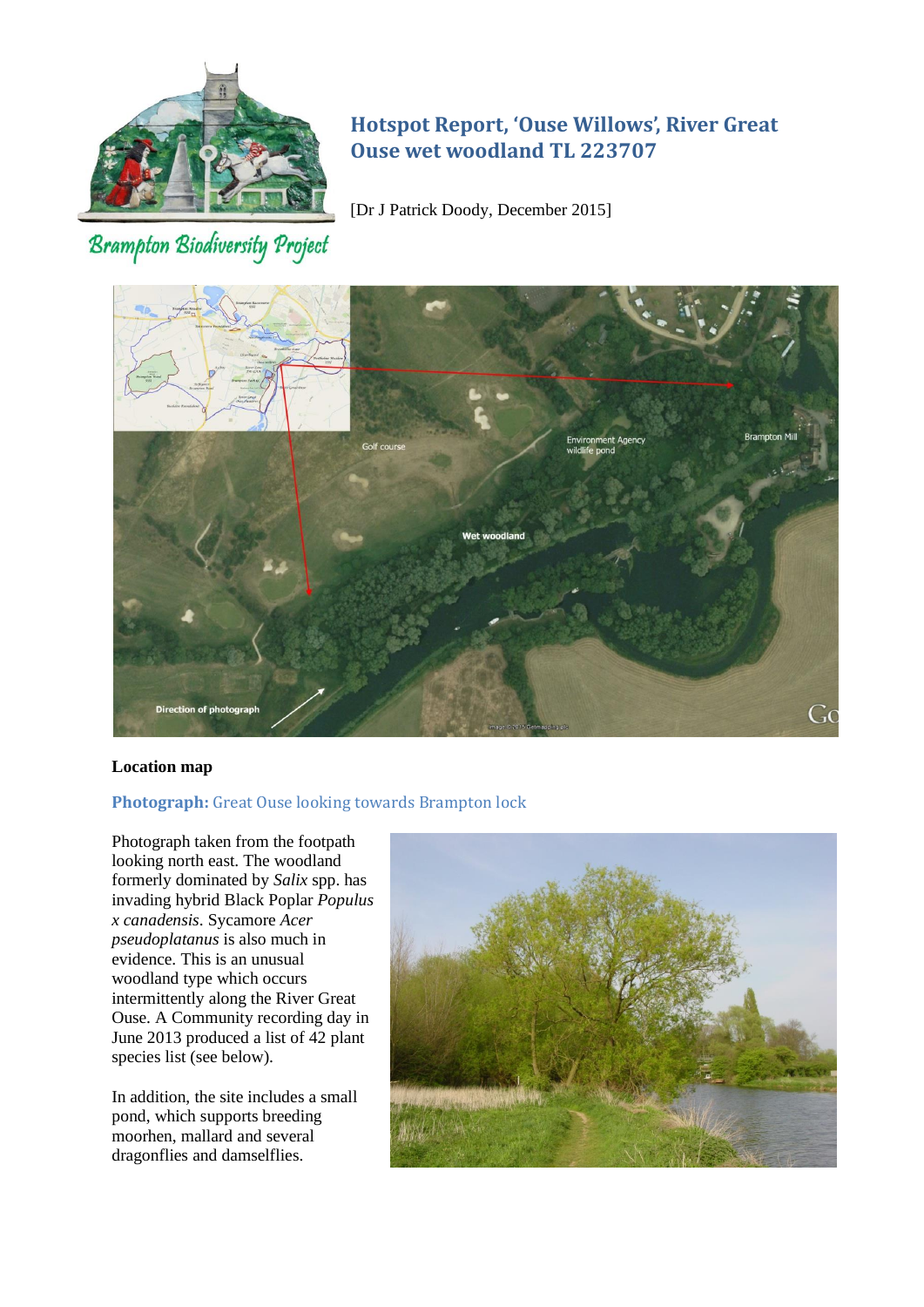**Plant species** recorded on community recording day 01/06/2013 collated by Peter Walker

*Alliaria petiolata* Garlic Mustard *Angelica sylvestris* Wild Angelica *Anthriscus sylvestris* Cow Parsley *Arctium lappa* Greater Burdock *Arctium minus* Lesser Burdock *Artemisia vulgaris* Mugwort *Arum maculatum* Lords-and-Ladies *Bromus sterilis* Barren Brome *Calystegia silvatica* Large Bindweed *Cardamine pratensis* Cuckooflower *Carex acutiformis* Lesser Pond-sedge *Carex riparia* Greater Pond-sedge *Cirsium arvense* Creeping Thistle *Cirsium vulgare* Spear Thistle *Dipsacus fullonum* Wild Teasel *Epilobium hirsutum* Great Willowherb *Equisetum arvense* Field Horsetail *Galium aparine* Cleavers *Geranium robertianum* Herb-Robert *Glechoma hederacea* Ground-ivy *Glyceria maxima* Reed Sweet-grass

**Diptera** recorded by Jonathan Cole, recording day 01/06/2013

Empididae (Flies) *Hilara maura* (Fabricius) *Empis caudatula* Loew *Empis femorata* Fabricius *Empis stercorea* L. Syrphidae (Hoverflies) *Helophlus pendulus* (L.) Lauxaniidae (Acalyptrate flies) *Tricholauxania praeusta* (Fallén) Sciomyzidae (Marsh flies) *Pherbellia dubia* (Fall) Muscidae (House flies) *Phaonia fuscata* (Fallén)

#### Photographs: top muscid

*Mesembrina meridiana* L. sometimes known as the Noon Fly, and bottom a Flesh-fly *Sarcophaga* possibly *carnaria*

(Photographed 25th and 11th October 2015 respectively by JPD)

# *Pentatoma rufipes* Red-legged Shieldbug

(Photographed 25th September 2010 by JPD)

*Hedera helix* s.l. Ivy *Humulus lupulus* Hop *Iris pseudacorus* Yellow Iris *Lamium album* White Dead-nettle *Lycopus europaeus* Gypsywort *Plantago lanceolata* Ribwort Plantain *Plantago major* Greater Plantain *Poa annua* Annual Meadow-grass *Poa nemoralis* Wood Meadow-grass *Poa trivialis* Rough Meadow-grass *Potentilla anserina* Silverweed *Potentilla sterilis* Barren Strawberry *Ranunculus acris* Meadow Buttercup *Ranunculus ficaria* Lesser Celandine *Ranunculus repens* Creeping Buttercup *Rumex crispus* Curled Dock *Rumex sanguineus* Wood Dock *Taraxacum officinale* agg. Dandelion *Trifolium pratense* Red Clover *Urtica dioica* Common Nettle *Veronica chamaedrys* Germander Speedwell